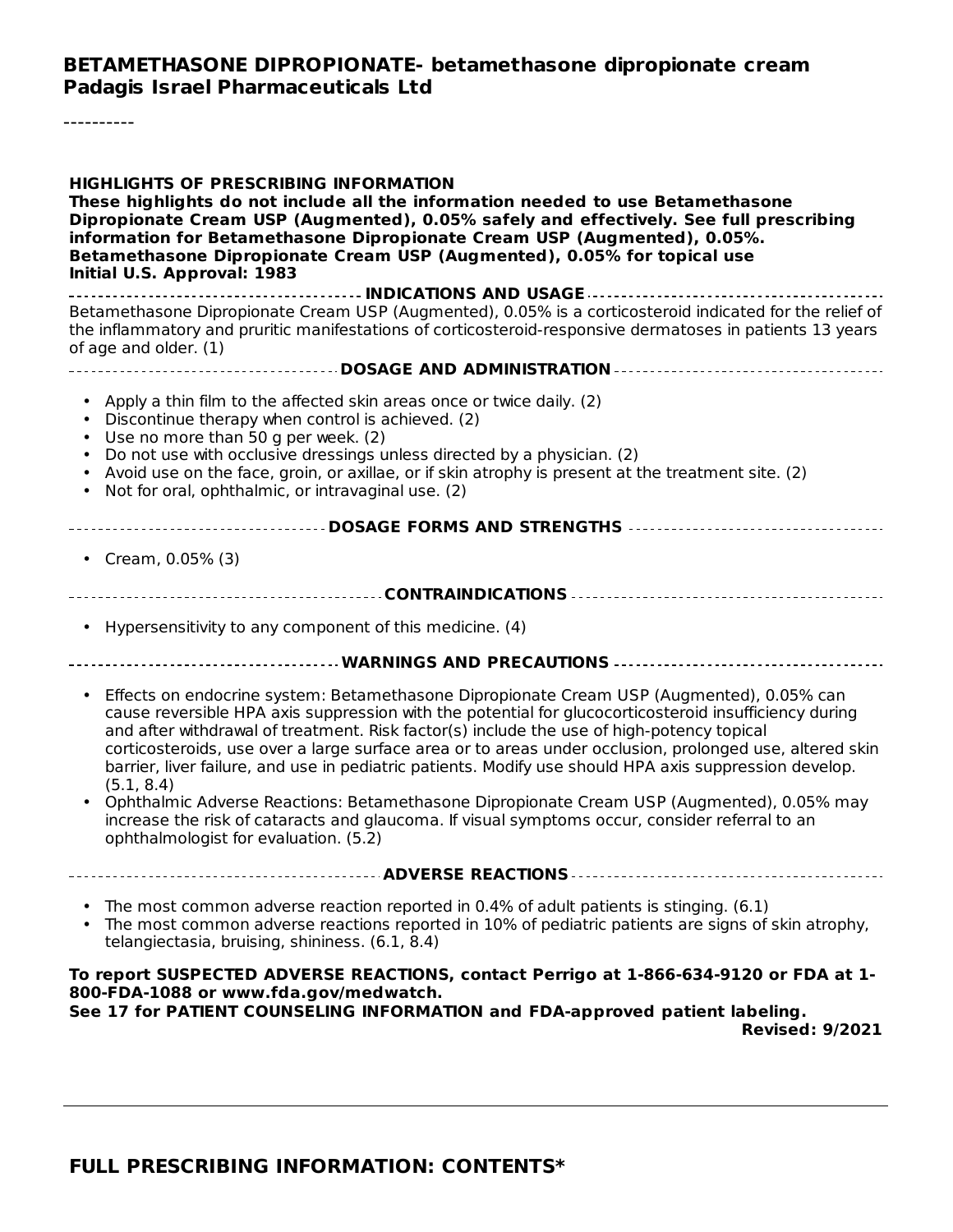#### **1 INDICATIONS AND USAGE**

**2 DOSAGE AND ADMINISTRATION**

#### **3 DOSAGE FORMS AND STRENGTHS**

#### **4 CONTRAINDICATIONS**

### **5 WARNINGS AND PRECAUTIONS**

- 5.1 Effects on Endocrine System
- 5.2 Ophthalmic Adverse Reactions
- 5.3 Allergic Contact Dermatitis

## **6 ADVERSE REACTIONS**

- 6.1 Clinical Trials Experience
- 6.2 Postmarketing Experience

# **8 USE IN SPECIFIC POPULATIONS**

- 8.1 Pregnancy
- 8.2 Lactation
- 8.4 Pediatric Use
- 8.5 Geriatric Use

# **11 DESCRIPTION**

# **12 CLINICAL PHARMACOLOGY**

- 12.1 Mechanism of Action
- 12.2 Pharmacodynamics
- 12.3 Pharmacokinetics

# **13 NONCLINICAL TOXICOLOGY**

13.1 Carcinogenesis, Mutagenesis, Impairment of Fertility

### **14 CLINICAL STUDIES**

### **16 HOW SUPPLIED/STORAGE AND HANDLING**

#### **17 PATIENT COUNSELING INFORMATION**

 $\ast$  Sections or subsections omitted from the full prescribing information are not listed.

# **FULL PRESCRIBING INFORMATION**

# **1 INDICATIONS AND USAGE**

Betamethasone Dipropionate Cream USP (Augmented), 0.05% is a corticosteroid indicated for the relief of the inflammatory and pruritic manifestations of corticosteroidresponsive dermatoses in patients 13 years of age or older.

# **2 DOSAGE AND ADMINISTRATION**

Apply a thin film of Betamethasone Dipropionate Cream USP (Augmented), 0.05% to the affected skin areas once or twice daily.

Therapy should be discontinued when control is achieved. Betamethasone Dipropionate Cream USP (Augmented), 0.05% is a high-potency corticosteroid. Treatment with Betamethasone Dipropionate Cream USP (Augmented), 0.05% should not exceed 50 g per week because of the potential for the drug to suppress the hypothalamic-pituitaryadrenal (HPA) axis [see Warnings and Precautions (5.1)].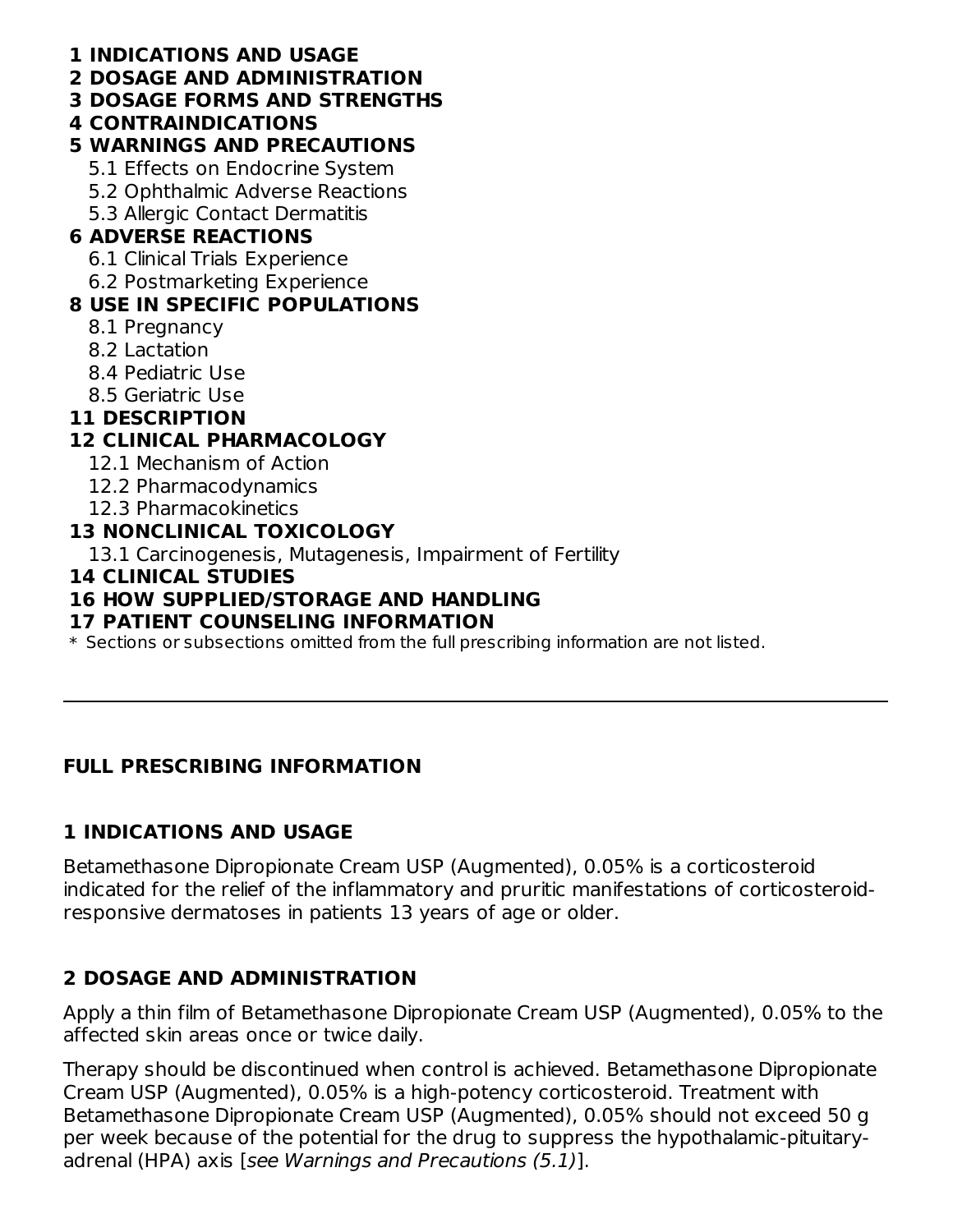Betamethasone Dipropionate Cream USP (Augmented), 0.05% should not be used with occlusive dressings unless directed by a physician.

Avoid contact with eyes. Wash hands after each application.

Avoid use on the face, groin, or axillae, or if skin atrophy is present at the treatment site.

Betamethasone Dipropionate Cream USP (Augmented), 0.05% is for topical use only. It is not for oral, ophthalmic, or intravaginal use.

## **3 DOSAGE FORMS AND STRENGTHS**

Cream, 0.05%. Each gram of Betamethasone Dipropionate Cream USP (Augmented), 0.05% contains 0.643 mg betamethasone dipropionate (equivalent to 0.5 mg betamethasone) in a white cream base.

## **4 CONTRAINDICATIONS**

Betamethasone Dipropionate Cream USP (Augmented), 0.05% is contraindicated in patients who are hypersensitive to betamethasone dipropionate, to other corticosteroids, or to any ingredient in this preparation.

## **5 WARNINGS AND PRECAUTIONS**

### **5.1 Effects on Endocrine System**

Betamethasone Dipropionate Cream USP (Augmented), 0.05% can produce reversible hypothalamic-pituitary-adrenal (HPA) axis suppression with the potential for glucocorticosteroid insufficiency. This may occur during treatment or after withdrawal of treatment.

Factors that predispose to HPA axis suppression include the use of high-potency steroids, large treatment surface areas, prolonged use, use of occlusive dressings, altered skin barrier, liver failure, and young age. Evaluation for HPA axis suppression may be done by using the adrenocorticotropic hormone (ACTH) stimulation test.

Betamethasone dipropionate cream (augmented), 0.05% was applied once daily at 7 grams per day for 1 week to diseased skin, in adult subjects with psoriasis or atopic dermatitis, to study its effects on the HPA axis. The results suggested that the drug lowered adrenal corticosteroid secretion, although plasma cortisol levels did not go below the lower limit of the normal range.

In an open-label pediatric trial of 60 evaluable subjects (3 months to 12 years of age), 19 subjects showed evidence of HPA axis suppression. Four (4) subjects were tested 2 weeks after discontinuation of betamethasone dipropionate cream (augmented), 0.05%, and 3 of the 4 (75%) had complete recovery of HPA axis function. The proportion of subjects with adrenal suppression in this trial was progressively greater, the younger the age group.

If HPA axis suppression is documented, gradually withdraw the drug, reduce the frequency of application, or substitute with a less potent corticosteroid. Infrequently, signs and symptoms of steroid withdrawal may occur, requiring supplemental systemic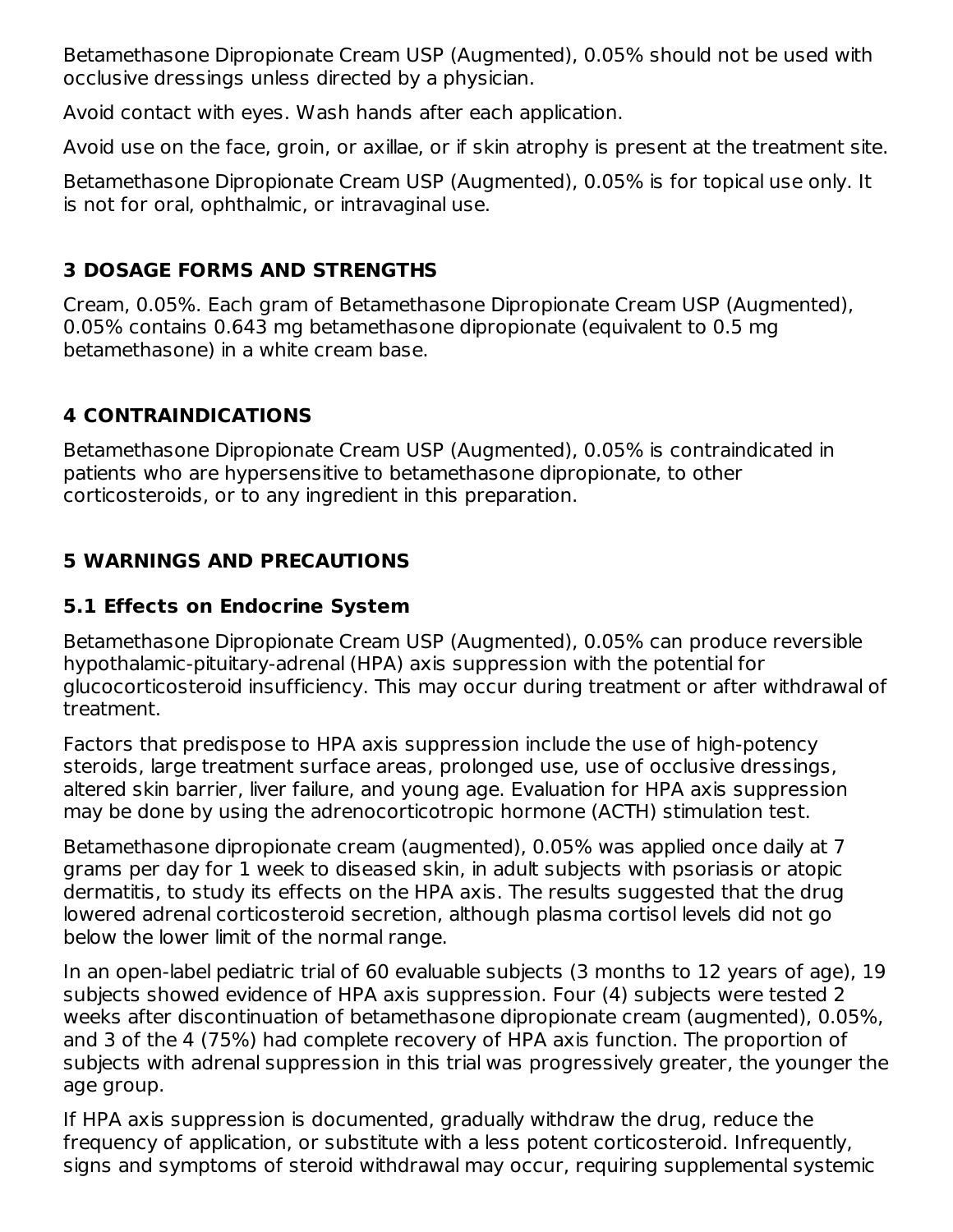corticosteroids.

Cushing's syndrome and hyperglycemia may also occur with topical corticosteroids. These events are rare and generally occur after prolonged exposure to excessively large doses, especially of high-potency topical corticosteroids.

Pediatric patients may be more susceptible to systemic toxicity due to their larger skin surface to body mass ratios [see Use in Specific Populations (8.4)].

## **5.2 Ophthalmic Adverse Reactions**

Use of topical corticosteroids, including Betamethasone Dipropionate Cream USP (Augmented), 0.05%, may increase the risk of posterior subcapsular cataracts and glaucoma. Cataracts and glaucoma have been reported postmarketing with the use of topical corticosteroid products, including Betamethasone Dipropionate Cream USP (Augmented), 0.05% [see Adverse Reactions (6.2)].

Avoid contact of Betamethasone Dipropionate Cream USP (Augmented), 0.05% with eyes. Advise patients to report any visual symptoms and consider referral to an ophthalmologist for evaluation.

## **5.3 Allergic Contact Dermatitis**

Allergic contact dermatitis with corticosteroids is usually diagnosed by observing failure to heal rather than noting a clinical exacerbation. Such an observation should be corroborated with appropriate diagnostic patch testing. If irritation develops, topical corticosteroids should be discontinued and appropriate therapy instituted.

# **6 ADVERSE REACTIONS**

# **6.1 Clinical Trials Experience**

Because clinical trials are conducted under widely varying conditions, adverse reaction rates observed in the clinical trials of a drug cannot be directly compared to rates in the clinical trials of another drug and may not reflect the rates observed in clinical practice. In controlled clinical trials, involving 242 adult subjects, the adverse reaction associated with the use of betamethasone dipropionate cream (augmented), 0.05% reported at a frequency of 0.4% was stinging. It occurred in 1 subject.

In a controlled clinical trial involving 67 pediatric subjects from 3 months to 12 years of age, the adverse reactions associated with the use of betamethasone dipropionate cream (augmented), 0.05% occurred in 7 of 67 (10%) subjects.

Reported reactions included signs of skin atrophy (telangiectasia, bruising, shininess).

### **6.2 Postmarketing Experience**

Because adverse reactions are reported voluntarily from a population of uncertain size, it is not always possible to reliably estimate their frequency or establish a causal relationship to drug exposure.

Postmarketing reports for local adverse reactions to topical corticosteroids may also include: burning, itching, irritation, dryness, folliculitis, acneiform eruptions, hypopigmentation, perioral dermatitis, allergic contact dermatitis, secondary infection,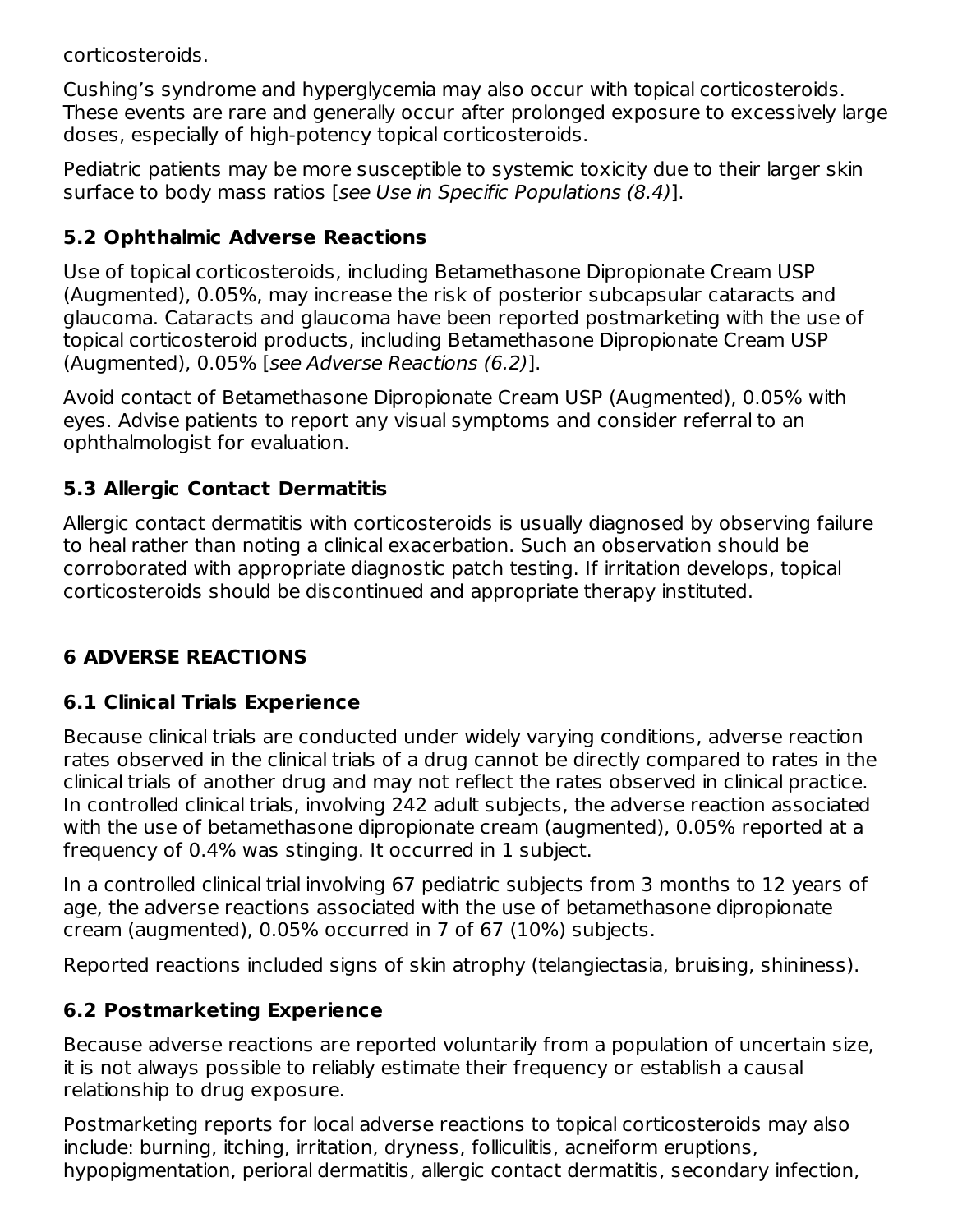hypertrichosis, skin atrophy, striae, and miliaria.

Hypersensitivity reactions, consisting of predominantly skin signs and symptoms, e.g., contact dermatitis, pruritus, bullous dermatitis, and erythematous rash have been reported.

Ophthalmic adverse reactions of cataracts, glaucoma, increased intraocular pressure, and central serous chorioretinopathy have been reported with the use of topical corticosteroids, including topical betamethasone products.

## **8 USE IN SPECIFIC POPULATIONS**

## **8.1 Pregnancy**

#### Risk Summary

There are no available data on Betamethasone Dipropionate Cream USP (Augmented), 0.05% use in pregnant women to identify a drug-associated risk of major birth defects, miscarriage, or adverse maternal or fetal outcomes. Observational studies suggest an increased risk of low birthweight infants with the use of greater than 300 grams of potent or very potent topical corticosteroid during a pregnancy. Advise pregnant women that Betamethasone Dipropionate Cream USP (Augmented), 0.05% may increase the risk of having a low birthweight infant and to use Betamethasone Dipropionate Cream USP (Augmented), 0.05% on the smallest area of skin and for the shortest duration possible. In animal reproduction studies, increased malformations, including umbilical hernias, cephalocele, and cleft palate, were observed after intramuscular administration of betamethasone dipropionate to pregnant rabbits.

The available data do not allow the calculation of relevant comparisons between the systemic exposure of betamethasone dipropionate in animal studies to the systemic exposure that would be expected in humans after topical use of Betamethasone Dipropionate Cream USP (Augmented), 0.05% (see Data). The background risk of major birth defects and miscarriage for the indicated population is unknown. All pregnancies have a background risk of birth defect, loss, or other adverse outcomes. In the U.S. general population, the estimated risk of major birth defects and miscarriage in clinically recognized pregnancies is 2 to 4% and 15 to 20%, respectively.

Data

### Animal Data

Betamethasone dipropionate has been shown to cause malformations in rabbits when given by the intramuscular route at doses of 0.05 mg/kg. The abnormalities observed included umbilical hernias, cephalocele, and cleft palate.

# **8.2 Lactation**

### Risk Summary

There are no data regarding the excretion of betamethasone dipropionate in breast milk, the effects on the breastfed infant, or the effects on milk production after topical application of Betamethasone Dipropionate Cream USP (Augmented), 0.05% to women who are breastfeeding.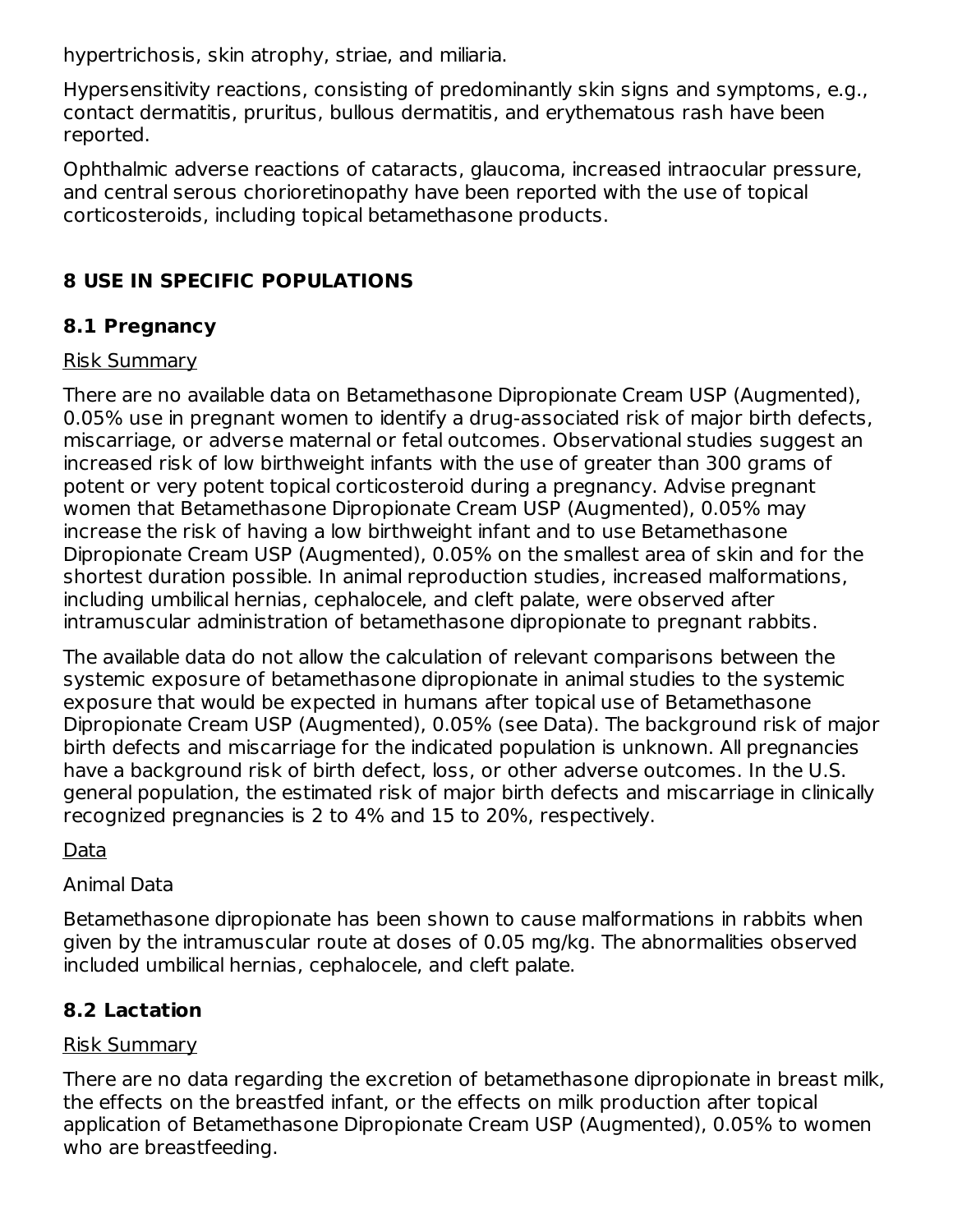It is possible that topical administration of large amounts of betamethasone dipropionate could result in sufficient systemic absorption to produce detectable quantities in human milk. The developmental and health benefits of breastfeeding should be considered along with the mother's clinical need for Betamethasone Dipropionate Cream USP (Augmented), 0.05% and any potential adverse effects on the breastfed infant from Betamethasone Dipropionate Cream USP (Augmented), 0.05% or from the underlying maternal condition.

## Clinical Considerations

To minimize potential exposure to the breastfed infant via breast milk, use Betamethasone Dipropionate Cream USP (Augmented), 0.05% on the smallest area of skin and for the shortest duration possible while breastfeeding. Advise breastfeeding women not to apply Betamethasone Dipropionate Cream USP (Augmented), 0.05% directly to the nipple and areola to avoid direct infant exposure [see Use in Specific Populations (8.4)].

# **8.4 Pediatric Use**

Use of Betamethasone Dipropionate Cream USP (Augmented), 0.05% in pediatric patients younger than 13 years of age is not recommended due to the potential for HPA axis suppression [see Warnings and Precautions (5.1)].

In an open-label HPA axis safety trial in subjects 3 months to 12 years of age with atopic dermatitis, betamethasone dipropionate cream (augmented), 0.05% was applied twice daily for 2 to 3 weeks over a mean body surface area of 58% (range 35% to 95%). In 19 of 60 (32%) evaluable subjects, adrenal suppression was indicated by either a  $\leq 5$ mcg/dL pre-stimulation cortisol, or a cosyntropin post-stimulation cortisol ≤18 mcg/dL and/or an increase of <7 mcg/dL from the baseline cortisol. Out of the 19 subjects with HPA axis suppression, 4 subjects were tested 2 weeks after discontinuation of betamethasone dipropionate cream (augmented), 0.05%, and 3 of the 4 (75%) had complete recovery of HPA axis function. The proportion of subjects with adrenal suppression in this trial was progressively greater, the younger the age group.

Because of a higher ratio of skin surface area to body mass, pediatric patients are at a greater risk than adults of systemic toxicity when treated with topical drugs. They are, therefore, also at greater risk of HPA axis suppression and adrenal insufficiency upon the use of topical corticosteroids.

Rare systemic effects such as Cushing's syndrome, linear growth retardation, delayed weight gain, and intracranial hypertension have been reported in pediatric patients, especially those with prolonged exposure to large doses of high potency topical corticosteroids.

Local adverse reactions including skin atrophy have also been reported with use of topical corticosteroids in pediatric patients.

Avoid use of Betamethasone Dipropionate Cream USP (Augmented), 0.05% in the treatment of diaper dermatitis.

# **8.5 Geriatric Use**

Clinical trials of betamethasone dipropionate cream (augmented), 0.05% included 104 subjects who were 65 years of age and over and 8 subjects who were 75 years of age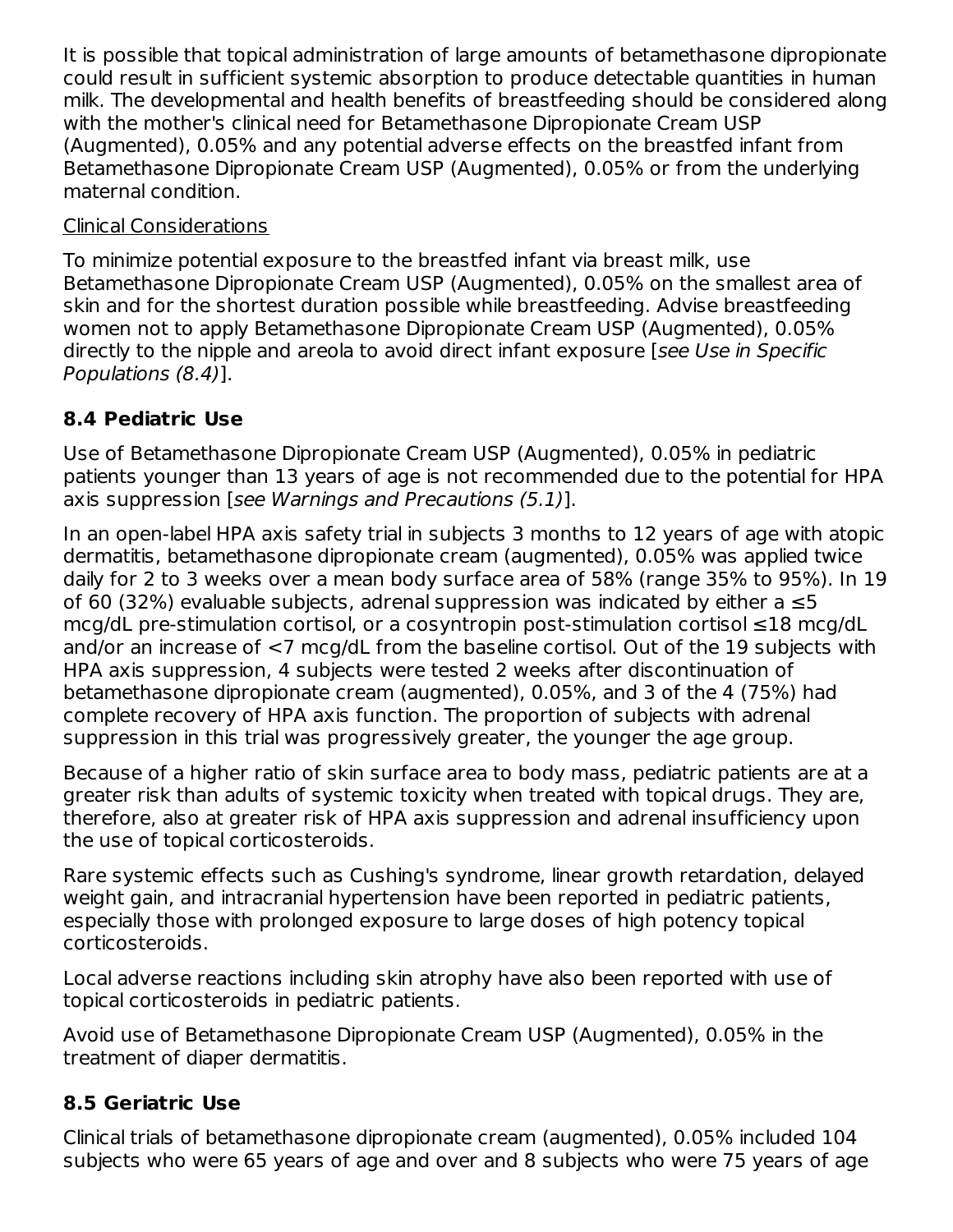and over. No overall differences in safety or effectiveness were observed between these subjects and younger subjects, and other reported clinical experience has not identified differences in responses between the elderly and younger patients. However, greater sensitivity of some older individuals cannot be ruled out.

# **11 DESCRIPTION**

Betamethasone Dipropionate Cream USP (Augmented), 0.05% contains betamethasone dipropionate USP, a synthetic adrenocorticosteroid, for topical use in a cream base. Betamethasone, an analog of prednisolone, has a high degree of corticosteroid activity and a slight degree of mineralocorticoid activity. Betamethasone dipropionate is the 17,21-dipropionate ester of betamethasone.

Chemically, betamethasone dipropionate is 9-fluoro-11β,17,21-trihydroxy-16 βmethylpregna-1,4-diene-3,20-dione 17,21-dipropionate, with the empirical formula  $\mathsf{C}_{28}\mathsf{H}_{37}\mathsf{FO}_{7}$ , a molecular weight of 504.6, and the following structural formula:



Betamethasone dipropionate is a white to creamy white, odorless crystalline powder, insoluble in water.

Each gram of Betamethasone Dipropionate Cream USP (Augmented), 0.05% contains: 0.643 mg betamethasone dipropionate USP (equivalent to 0.5 mg betamethasone) in a white cream base of carbomer homopolymer type C; ceteareth-30; chlorocresol; cyclomethicone; glyceryl oleate/propylene glycol; propylene glycol; purified water; sodium hydroxide; sorbitol solution; white petrolatum; and white wax.

# **12 CLINICAL PHARMACOLOGY**

# **12.1 Mechanism of Action**

Corticosteroids play a role in cellular signaling, immune function, inflammation, and protein regulation; however, the precise mechanism of action of Betamethasone Dipropionate Cream USP (Augmented), 0.05% in corticosteroid responsive dermatoses is unknown.

# **12.2 Pharmacodynamics**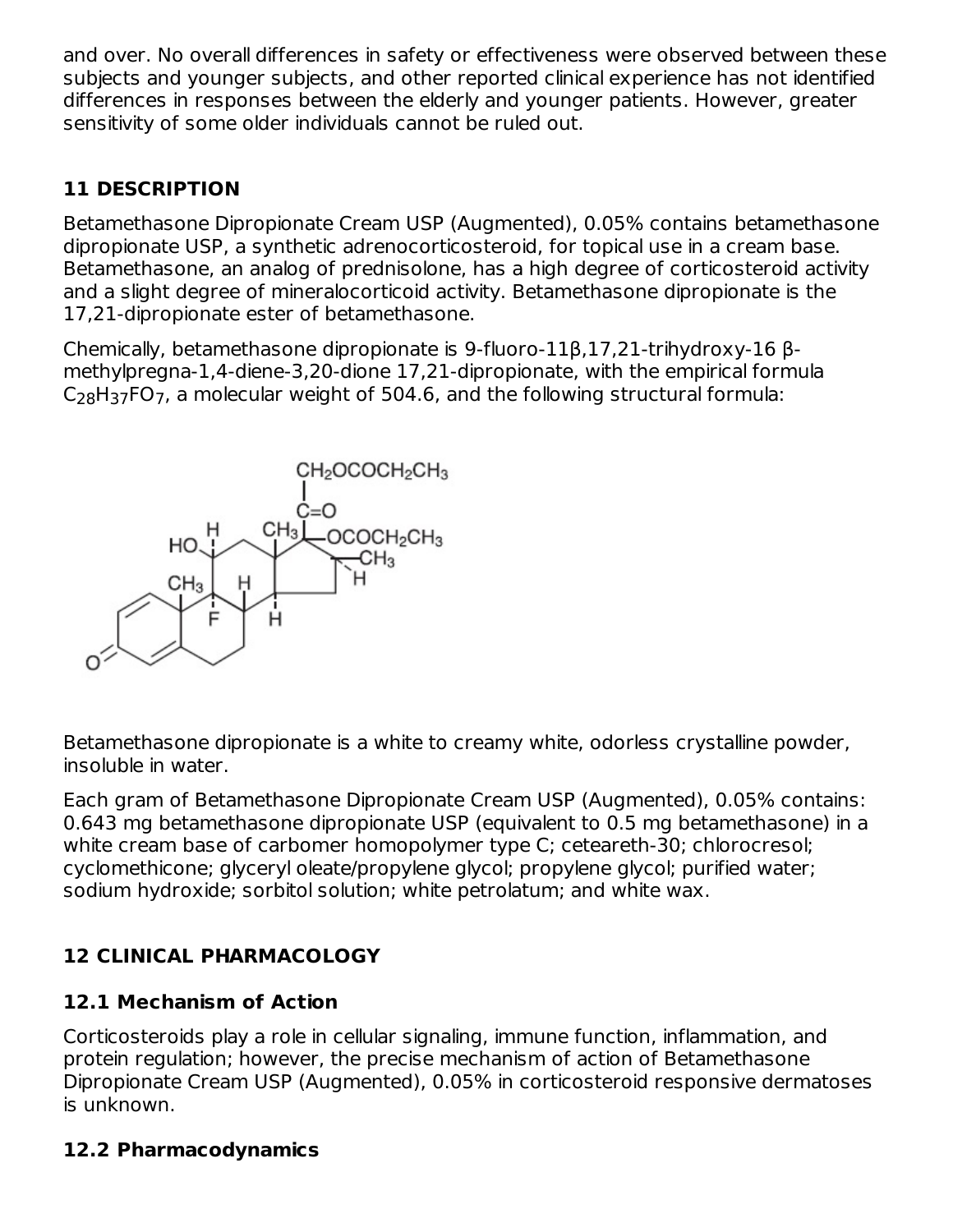#### Vasoconstrictor Assay

Trials performed with betamethasone dipropionate cream (augmented), 0.05% indicate that it is in the high range of potency as demonstrated in vasoconstrictor trials in healthy subjects when compared with other topical corticosteroids. However, similar blanching scores do not necessarily imply therapeutic equivalence.

## **12.3 Pharmacokinetics**

No pharmacokinetics trials have been conducted with Betamethasone Dipropionate Cream USP (Augmented), 0.05%. The extent of percutaneous absorption of topical corticosteroids is determined by many factors including the vehicle, the integrity of the epidermal barrier, and the use of occlusive dressings.

Topical corticosteroids can be absorbed through normal intact skin. Inflammation and/or other disease processes in the skin may increase percutaneous absorption. Occlusive dressings substantially increase the percutaneous absorption of topical corticosteroids [see Dosage and Administration (2)].

Once absorbed through the skin, topical corticosteroids enter pharmacokinetic pathways similar to systemically administered corticosteroids. Corticosteroids are bound to plasma proteins in varying degrees, are metabolized primarily in the liver, and excreted by the kidneys. Some of the topical corticosteroids and their metabolites are also excreted into the bile.

# **13 NONCLINICAL TOXICOLOGY**

# **13.1 Carcinogenesis, Mutagenesis, Impairment of Fertility**

Long-term animal studies have not been performed to evaluate the carcinogenic potential of betamethasone dipropionate.

Betamethasone was negative in the bacterial mutagenicity assay (Salmonella typhimurium and Escherichia coli), and in the mammalian cell mutagenicity assay (CHO/HGPRT). It was positive in the in vitro human lymphocyte chromosome aberration assay, and equivocal in the *in vivo* mouse bone marrow micronucleus assay.

Studies in rabbits, mice, and rats using intramuscular doses up to 1, 33, and 2 mg/kg, respectively, resulted in dose-related increases in fetal resorptions in rabbits and mice.

# **14 CLINICAL STUDIES**

The safety and efficacy of betamethasone dipropionate cream (augmented), 0.05% for the treatment of corticosteroid-responsive dermatoses have been established in two randomized and active controlled trials in subjects with chronic plaque psoriasis. A total of 81 subjects who received betamethasone dipropionate cream (augmented), 0.05% were included in these trials. These trials evaluated betamethasone dipropionate cream (augmented), 0.05% applied once or twice daily for 14 and 21 days, respectively, on bilateral paired psoriatic lesions. Betamethasone dipropionate cream (augmented), 0.05% was shown to be effective in relieving the signs and symptoms of chronic plaque psoriasis.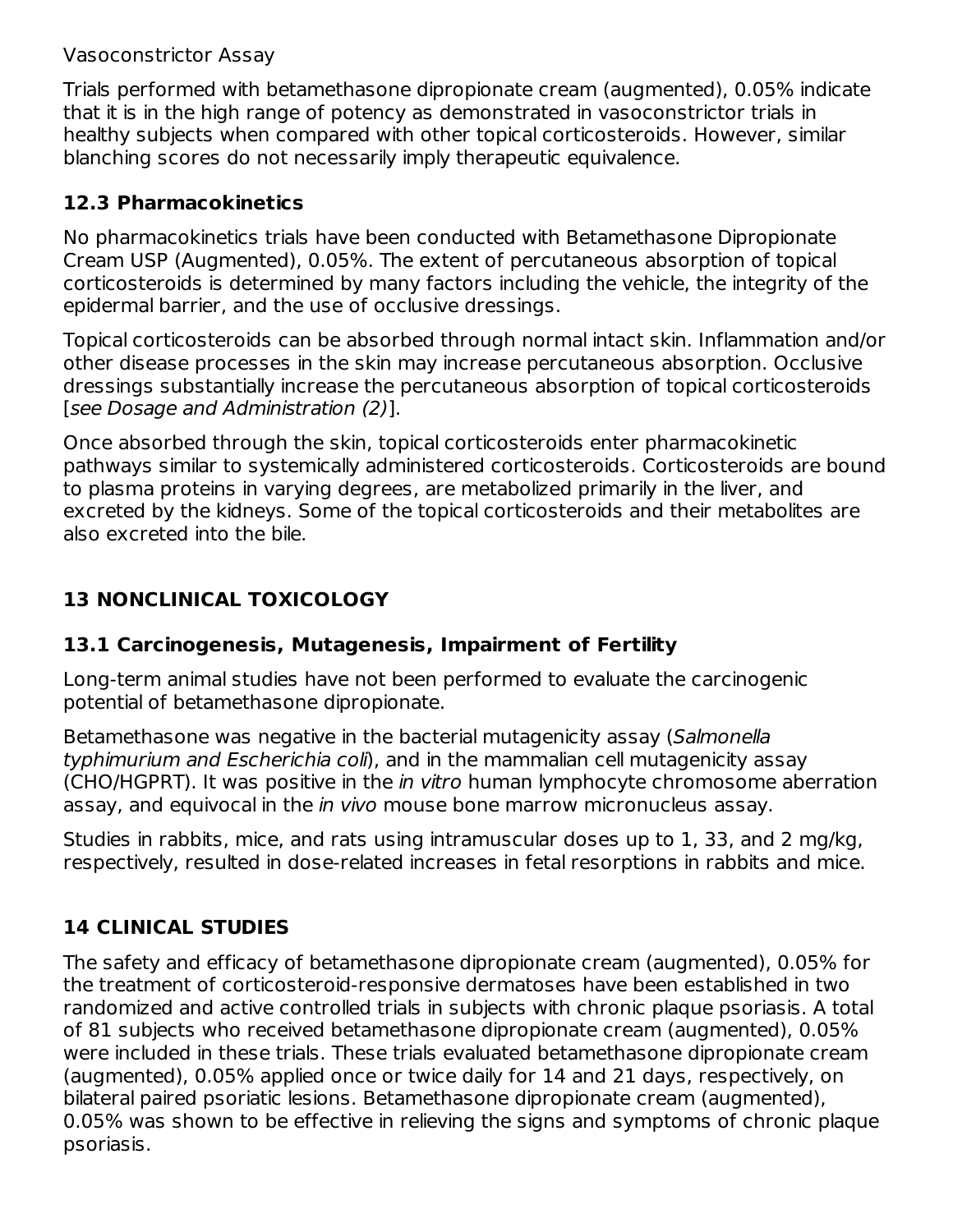#### **16 HOW SUPPLIED/STORAGE AND HANDLING**

Betamethasone Dipropionate Cream USP (Augmented), 0.05% is available as follows:

15 g tube (NDC 45802-376-35)

50 g tube (NDC 45802-376-32)

Store at 20-25°C (68-77°F) [see USP Controlled Room Temperature].

# **17 PATIENT COUNSELING INFORMATION**

Advise the patient to read the FDA-approved patient labeling (Patient Information). Inform patients of the following:

- Discontinue therapy when control is achieved, unless directed otherwise by the physician.
- Use no more than 50 grams per week.
- Avoid contact with the eyes.
- Advise patients to report any visual symptoms to their healthcare providers.
- Avoid use of Betamethasone Dipropionate Cream USP (Augmented), 0.05% on the face, underarms, or groin areas unless directed by the physician.
- Do not occlude the treatment area with bandage or other covering, unless directed by the physician.
- Note that local reactions and skin atrophy are more likely to occur with occlusive use, prolonged use or use of higher potency corticosteroids.
- Advise a woman to use Betamethasone Dipropionate Cream USP (Augmented), 0.05% on the smallest area of skin and for the shortest duration possible while pregnant or breastfeeding. Advise breastfeeding women not to apply Betamethasone Dipropionate Cream USP (Augmented), 0.05% directly to the nipple and areola to avoid direct infant exposure.

Manufactured By Perrigo, Bronx, NY 10457

Distributed By

Perrigo®

Allegan, MI 49010 • www.perrigorx.com

Rev 07-20 0N200 RC JX3

### **Patient Information**

#### **Betamethasone Dipropionate Cream USP, 0.05% (Augmented)**

**Important information: Betamethasone Dipropionate Cream USP, 0.05% (Augmented) is for use on skin only.** Do not use Betamethasone Dipropionate Cream USP, 0.05% (Augmented) in your eyes, mouth, or vagina.

### **What is Betamethasone Dipropionate Cream USP, 0.05% (Augmented)?**

Betamethasone Dipropionate Cream USP, 0.05% (Augmented) is a prescription corticosteroid medicine used on the skin (topical) for the relief of redness, swelling, heat,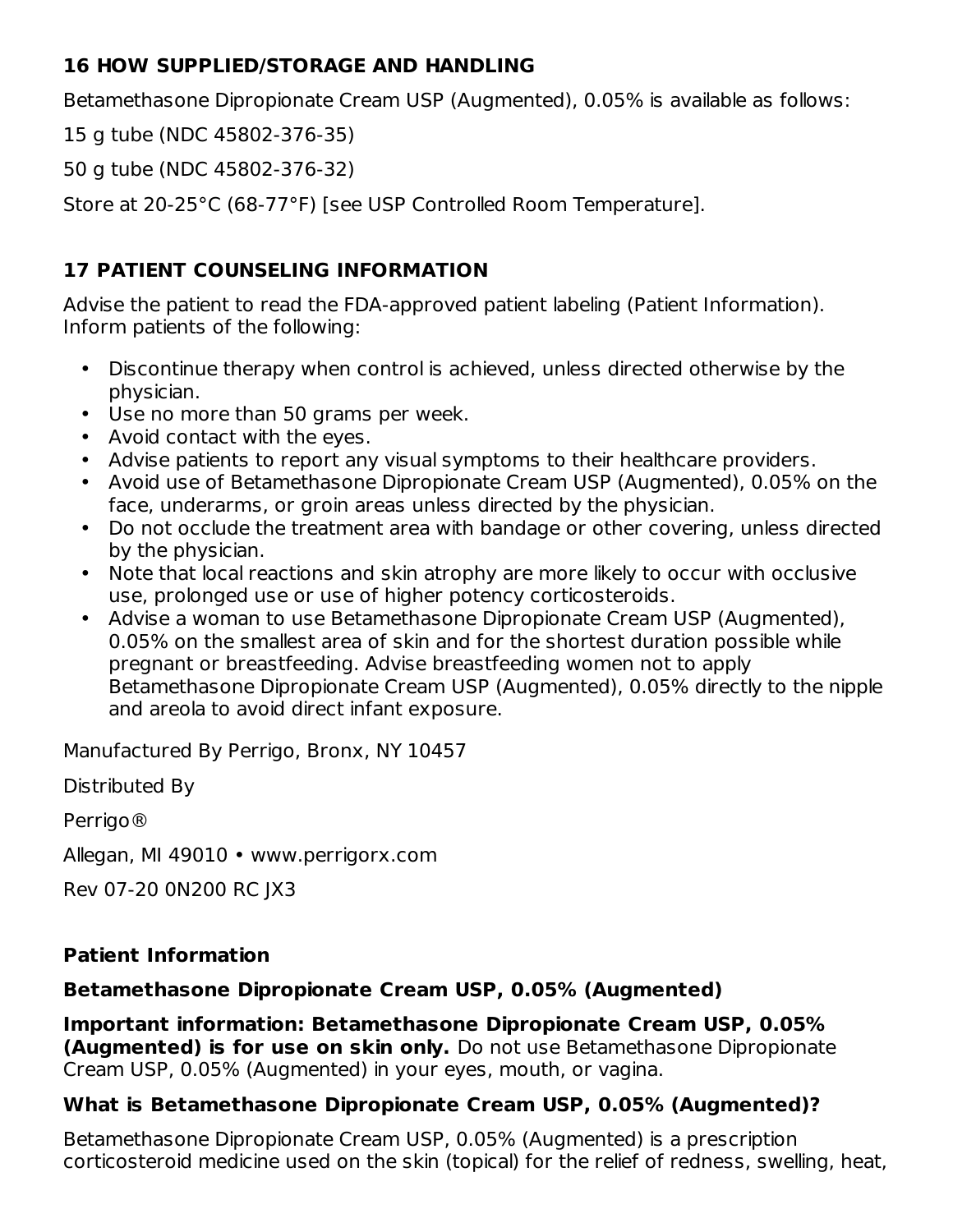pain (inflammation) and itching, caused by certain skin problems in people 13 years of age and older.

• Betamethasone Dipropionate Cream USP, 0.05% (Augmented) should not be used in children under 13 years of age.

**Do not use Betamethasone Dipropionate Cream USP, 0.05% (Augmented) if you** are allergic to betamethasone dipropionate or any of the ingredients in Betamethasone Dipropionate Cream USP, 0.05% (Augmented). See the end of this leaflet for a complete list of ingredients in Betamethasone Dipropionate Cream USP,

0.05% (Augmented).

#### **Before using Betamethasone Dipropionate Cream USP, 0.05% (Augmented), tell your healthcare provider about all of your medical conditions, including if you:**

- have had irritation or other skin reaction to a steroid medicine in the past.
- have thinning of the skin (atrophy) at the treatment site.
- have diabetes.
- have adrenal gland problems.
- have liver problems.
- have cataracts or glaucoma.
- are pregnant or plan to become pregnant. It is not known if Betamethasone Dipropionate Cream USP, 0.05% (Augmented) will harm your unborn baby. If you use Betamethasone Dipropionate Cream USP, 0.05% (Augmented) during pregnancy, use Betamethasone Dipropionate Cream USP, 0.05% (Augmented) on the smallest area of the skin and for the shortest time needed.
- are breastfeeding or plan to breastfeed. It is not known if Betamethasone Dipropionate Cream USP, 0.05% (Augmented) passes into your breast milk. Breastfeeding women should use Betamethasone Dipropionate Cream USP, 0.05% (Augmented) on the smallest area of the skin and for the shortest time needed. Do not apply Betamethasone Dipropionate Cream USP, 0.05% (Augmented) directly to the nipple and areola to avoid contact with your baby.

**Tell your healthcare provider about all the medicines you take**, including prescription and over-the-counter medicines, vitamins, and herbal supplements.

**Especially** tell your healthcare provider if you take other corticosteroid medicines by mouth or injection or use other products on your skin or scalp that contain corticosteroids.

Do not use other products containing a steroid medicine with Betamethasone Dipropionate Cream USP, 0.05% (Augmented) without talking to your healthcare provider first.

#### **How should I use Betamethasone Dipropionate Cream USP, 0.05% (Augmented)?**

- Use Betamethasone Dipropionate Cream USP, 0.05% (Augmented) exactly as your healthcare provider tells you to use it.
- Apply a thin layer (film) of Betamethasone Dipropionate Cream USP, 0.05% (Augmented) to the affected skin area 1 or 2 times each day. Do not use more than 50 grams of Betamethasone Dipropionate Cream USP, 0.05% (Augmented) in 1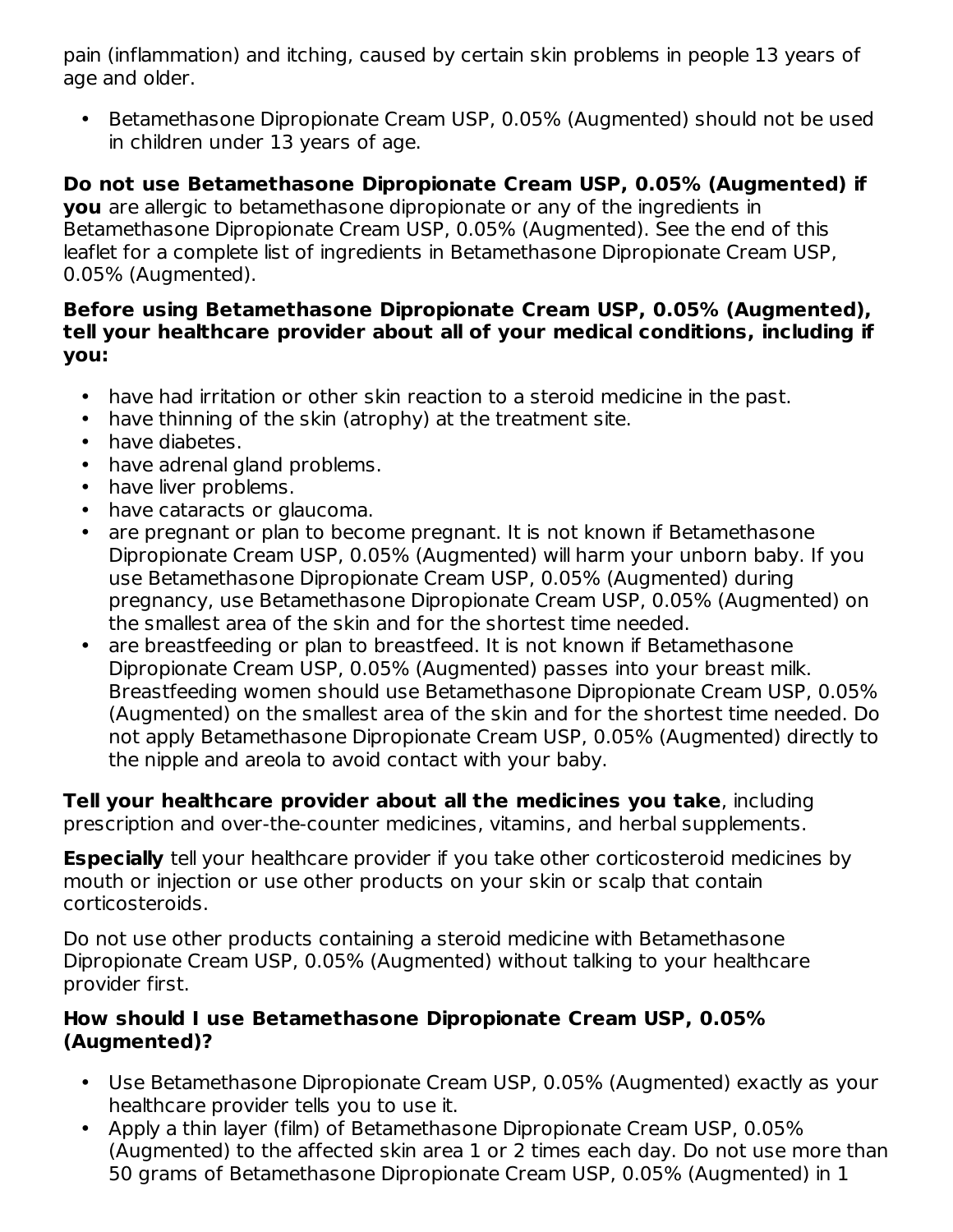week.

- Do not bandage, cover, or wrap the treated skin area unless your healthcare provider tells you to.
- Betamethasone Dipropionate Cream USP, 0.05% (Augmented) should not be used to treat diaper rash or redness.
- Avoid using Betamethasone Dipropionate Cream USP, 0.05% (Augmented) on the face, groin, or underarms (armpits) or if thinning of the skin (atrophy) is present at the treatment site.
- Wash your hands after applying Betamethasone Dipropionate Cream USP, 0.05% (Augmented) unless you are using the medicine to treat your hands.

#### **What are the possible side effects of Betamethasone Dipropionate Cream USP, 0.05% (Augmented)?**

**Betamethasone Dipropionate Cream USP, 0.05% (Augmented) may cause serious side effects, including:**

- **Betamethasone Dipropionate Cream USP, 0.05% (Augmented) can pass through your skin.** Too much Betamethasone Dipropionate Cream USP, 0.05% (Augmented) passing through your skin can cause your adrenal glands to stop working properly. Your healthcare provider may do blood tests to check for adrenal gland problems.
- **Cushing's syndrome,** a condition that happens when your body is exposed to too much of the hormone cortisol.
- **High blood sugar** (hyperglycemia).
- **Effects on growth and weight in children.**
- **Vision problems.** Topical corticosteroids including Betamethasone Dipropionate Cream USP, 0.05% (Augmented) may increase your chance of developing cataract(s) and glaucoma. Tell your healthcare provider if you develop blurred vision or other vision problems during treatment with Betamethasone Dipropionate Cream USP, 0.05% (Augmented).
- **Skin problems.Skin problems including,** allergic reactions (contact dermatitis) may happen during treatment with Betamethasone Dipropionate Cream USP, 0.05% (Augmented). Stop using Betamethasone Dipropionate Cream USP, 0.05% (Augmented) and tell your healthcare provider if you develop any skin reactions or have problems with healing during treatment with Betamethasone Dipropionate Cream USP, 0.05% (Augmented).

Your healthcare provider may do certain blood tests to check for side effects.

### **The most common side effect of Betamethasone Dipropionate Cream USP, 0.05% (Augmented) in adults includes stinging.**

**The most common side effects of Betamethasone Dipropionate Cream USP, 0.05% (Augmented) in children include** thinning of the skin (atrophy), tiny red lines or blood vessels showing under the skin (telangiectasia), bruising and shininess.

These are not all of the possible side effects of Betamethasone Dipropionate Cream USP, 0.05% (Augmented). Call your doctor for medical advice about side effects. You may report side effects to FDA at 1-800-FDA-1088.

**How should I store Betamethasone Dipropionate Cream USP, 0.05% (Augmented)?**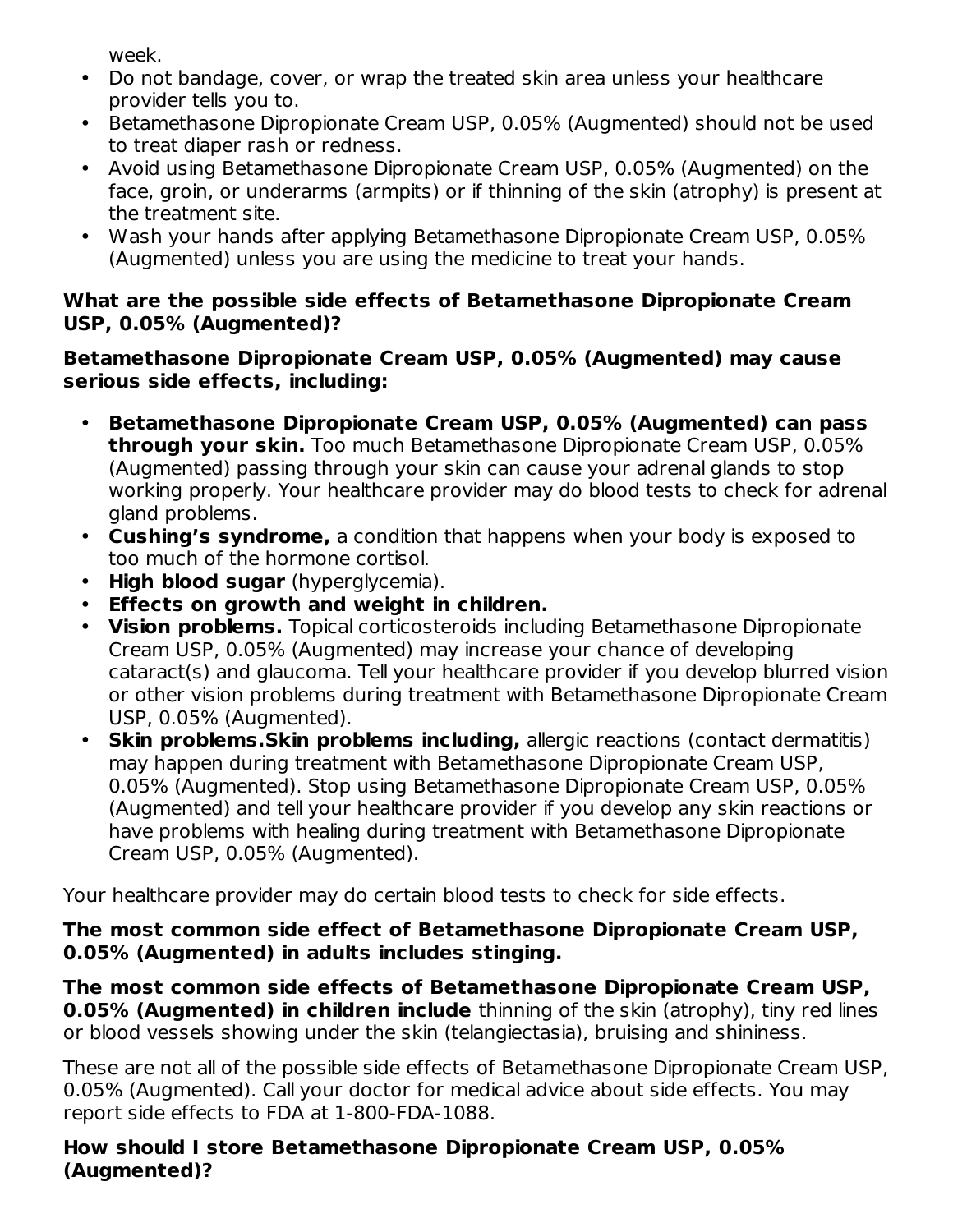- Store Betamethasone Dipropionate Cream USP, 0.05% (Augmented) at room temperature between 68°F to 77°F (20°C to 25°C).
- **Keep Betamethasone Dipropionate Cream USP, 0.05% (Augmented) and all medicines out of the reach of children.**

#### **General information about the safe and effective use of Betamethasone Dipropionate Cream USP, 0.05% (Augmented).**

Medicines are sometimes prescribed for purposes other than those listed in a Patient Information leaflet. Do not use Betamethasone Dipropionate Cream USP, 0.05% (Augmented) for a condition for which it was not prescribed. Do not give Betamethasone Dipropionate Cream USP, 0.05% (Augmented) to other people, even if they have the same symptoms that you have. It may harm them. You can ask your pharmacist or healthcare provider for information about Betamethasone Dipropionate Cream USP, 0.05% (Augmented) that is written for health professionals.

#### **What are the ingredients in Betamethasone Dipropionate Cream USP, 0.05% (Augmented)?**

### **Active ingredient:** betamethasone dipropionate

**Inactive ingredients:** carbomer homopolymer type C; ceteareth-30; chlorocresol; cyclomethicone; glyceryl oleate/propylene glycol; propylene glycol; purified water; sodium hydroxide; sorbitol solution; white petrolatum; and white wax.

Manufactured By Perrigo, Bronx, NY 10457

Distributed By

Perrigo®

Allegan, MI 49010 • www.perrigorx.com

This Patient Information has been approved by the U.S. Food and Drug Administration.

Revised: 07/2020

### **PACKAGE/LABEL PRINCIPAL DISPLAY PANEL**

Rx Only

Betamethasone Dipropionate Cream USP (Augmented\*), 0.05%

(Potency expressed as Betamethasone)

\*Vehicle Augments the Penetration of the Steroid.

For Dermatologic Use Only. Not for Ophthalmic Use.

NET WT 15 g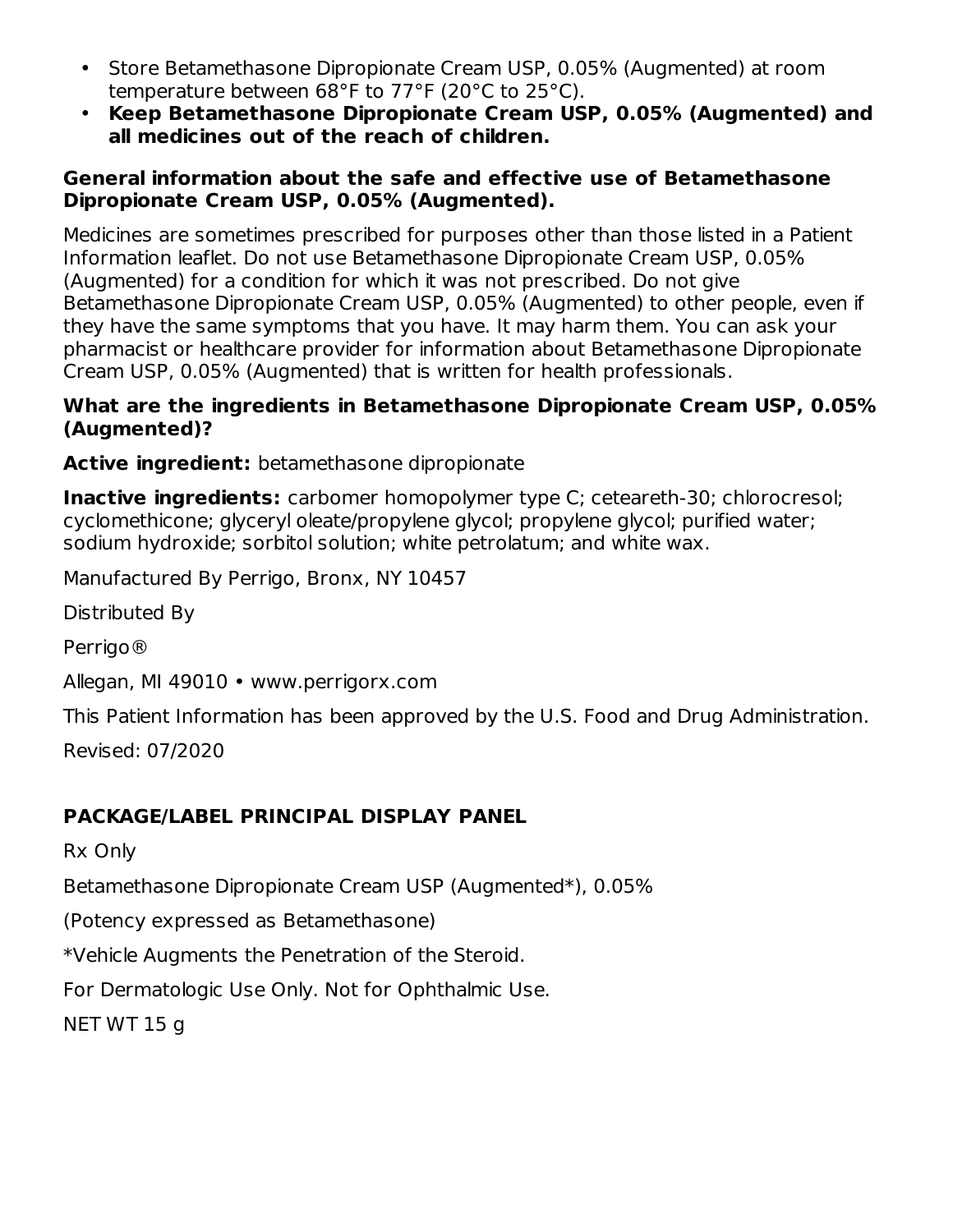|                                                                                                              | Usual Dosage: Apply once or twice daily; see insert.<br>Each gram contains: 0.643 mg betamethasone dipropionate, USP<br>(equivalent to 0.5 mg betamethasone) in an emollient cream base of<br>carbomer homopolymer type C, ceteareth-30, chlcrocresol, cyclomethicone,<br>glyceryl oleate/propylene glycol, propylene glycol, purified water, scdium<br>hydroxide, sorbitol solution, white petrolatum, and white wax. |                                                                                            |
|--------------------------------------------------------------------------------------------------------------|------------------------------------------------------------------------------------------------------------------------------------------------------------------------------------------------------------------------------------------------------------------------------------------------------------------------------------------------------------------------------------------------------------------------|--------------------------------------------------------------------------------------------|
|                                                                                                              |                                                                                                                                                                                                                                                                                                                                                                                                                        | <b>Rx Only</b>                                                                             |
|                                                                                                              | NDC 45802-376-35                                                                                                                                                                                                                                                                                                                                                                                                       |                                                                                            |
|                                                                                                              | <b>Betamethasone Dipropionate Cream USP</b><br>(Augmented*), $0.05\%$<br>(Potency expressed as Betamethasone)<br>*Vehicle Augments the Penetration of the Steroid.<br><b>Perrigo</b> ®<br>NET WT 15 g<br>For Dermatologic Use Only. Not for Ophthalmic Use.                                                                                                                                                            | NDC 4580-376-35<br><b>Belamethasone Dipropionale Ceam</b><br>GTTIN CO345 <i>BC23</i> 7635O |
|                                                                                                              | Manufactured By Perrigo<br>Store at 20-25°C (68-77°F) [see USP<br><b>Bronx, NY 10457</b><br><b>Controlled Room Temperature].</b><br><b>Uistributed By</b><br>Perrigo<br>For lot number and expiration date, see crimp of<br>tube or carton.<br>Allegan MI 49010<br>www.perrigo.com<br>Rev 10-16<br>: ON214 RC Ca                                                                                                       |                                                                                            |
|                                                                                                              |                                                                                                                                                                                                                                                                                                                                                                                                                        | <b>Rx Only</b>                                                                             |
| ND(4580-316-35<br>Bebrindhasone Diprophante Cream USP (Augmented*) <mark>0.099</mark><br>GTIN 00345602376350 | NDC 45802-376-35<br><b>Betamethasone Dipropionate Cream USP</b><br>(Augmented <sup>*</sup> ), 0.05%<br>(Potency expressed as Betamethasone)<br>*Vehicle Augments the Penetration of the Steroid.<br><b>Perrigo</b> <sup>®</sup><br>NET WT 15 g<br>For Dermatologic Use Only. Not for Ophthalmic Use.                                                                                                                   |                                                                                            |
|                                                                                                              |                                                                                                                                                                                                                                                                                                                                                                                                                        |                                                                                            |

| <b>BETAMETHASONE DIPROPIONATE</b><br>betamethasone dipropionate cream                        |                         |                           |                                    |  |                     |
|----------------------------------------------------------------------------------------------|-------------------------|---------------------------|------------------------------------|--|---------------------|
|                                                                                              |                         |                           |                                    |  |                     |
| <b>Product Information</b>                                                                   |                         |                           |                                    |  |                     |
| <b>Product Type</b>                                                                          | HUMAN PRESCRIPTION DRUG | <b>Item Code (Source)</b> |                                    |  | NDC:45802-376       |
| <b>Route of Administration</b>                                                               | <b>TOPICAL</b>          |                           |                                    |  |                     |
|                                                                                              |                         |                           |                                    |  |                     |
| <b>Active Ingredient/Active Moiety</b>                                                       |                         |                           |                                    |  |                     |
|                                                                                              | <b>Ingredient Name</b>  |                           | <b>Basis of</b><br><b>Strength</b> |  | <b>Strength</b>     |
| Betamethasone Dipropionate (UNII: 826Y60901U) (Betamethasone -<br>UNII:9842X06Q6M)           |                         |                           | Betamethasone                      |  | $0.5$ mg<br>in $1g$ |
|                                                                                              |                         |                           |                                    |  |                     |
| <b>Inactive Ingredients</b>                                                                  |                         |                           |                                    |  |                     |
|                                                                                              | <b>Ingredient Name</b>  |                           |                                    |  | <b>Strength</b>     |
| <b>CARBOMER HOMOPOLYMER TYPE C (ALLYL PENTAERYTHRITOL CROSSLINKED) (UNII:</b><br>4093RCW27E) |                         |                           |                                    |  |                     |
| CETEARETH-30 (UNII: 1R9DCZ5FOX)                                                              |                         |                           |                                    |  |                     |
| <b>CHLOROCRESOL (UNII: 36W5307109)</b>                                                       |                         |                           |                                    |  |                     |
| <b>CYCLOMETHICONE (UNII: NMQ347994Z)</b>                                                     |                         |                           |                                    |  |                     |